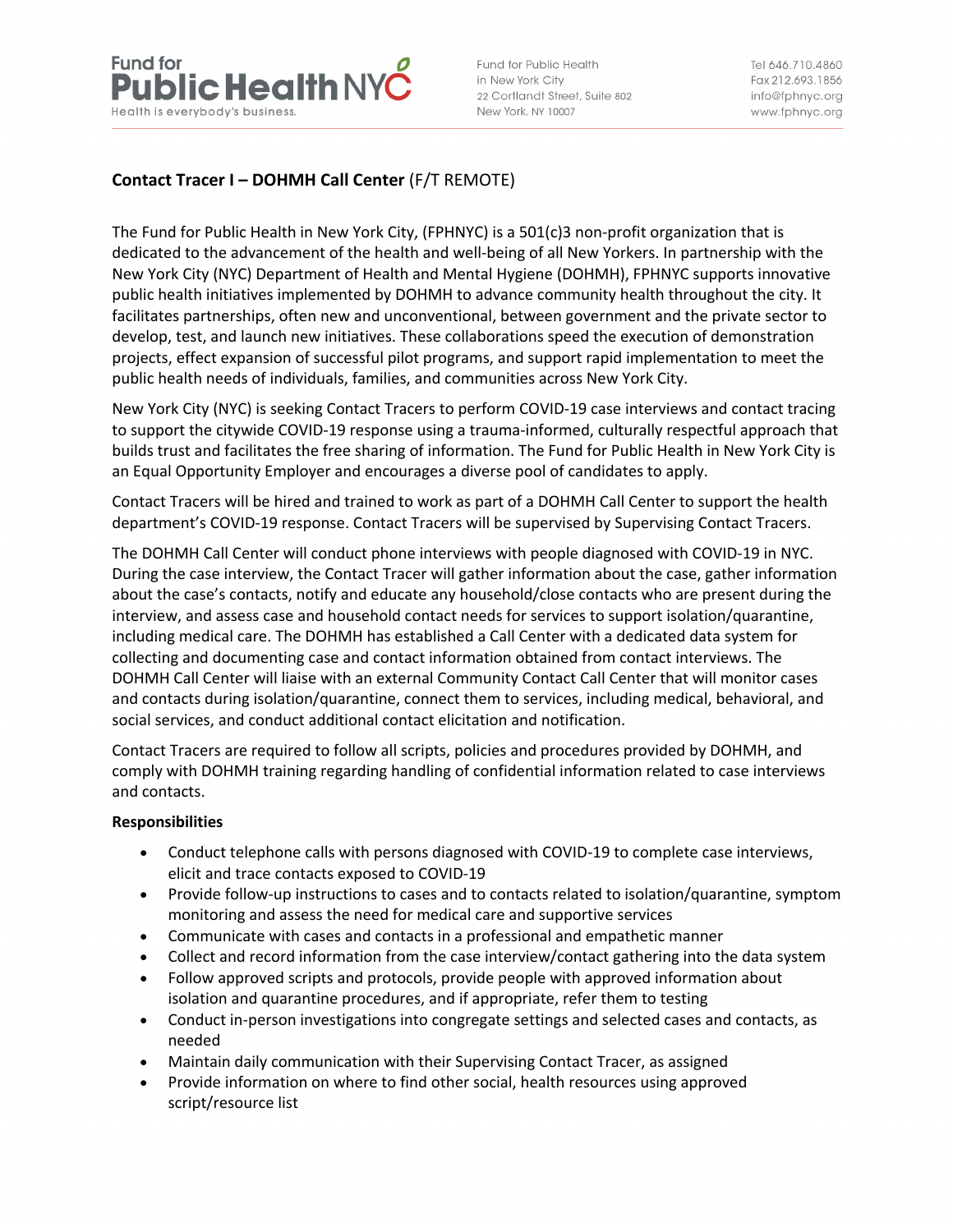- Receive telephone consent for potential follow-up calls from DOHMH or other organizations offering support services
- Protect and maintain individuals' privacy and confidentiality

### **Qualifications**

- Health-related professional experience or public health training
- Ability to demonstrate a professional, positive attitude and work ethic
- Ability to understand the concepts of institutional and structural racism and bias and their impact on underserved and underrepresented communities
- Excellent interpersonal skills and ability to interact professionally with people from diverse cultural, racial, ethnic, gender, and socioeconomic backgrounds during a time of crisis and distress
- Have a demonstrated commitment to supporting communities who have experienced systemic oppression and bias (e.g. people of color, LGBTQ+ people, immigrants, justice involved persons, etc.)
- Ability to show empathy and be nonjudgmental towards distressed individuals
- Excellent organizational skills
- Critical thinking and sound judgment
- Experience navigating computer systems and ability to comply with data integrity and security policies, safeguarding all personal identifiable information
- Ability to speak, read, and write English
- Proficiency in languages other than English a plus
- Candidates of highly impacted communities are strongly encouraged to apply
- Preference given to New York City residents

#### **Education/Experience**

- 1. A baccalaureate degree from an accredited college, including or supplemented by twelve semester credits in health education, or in health, social or biological sciences; or
- 2. A baccalaureate degree from an accredited college, and six months of full-time satisfactory experience in a health promotion or disease intervention/prevention program, performing one or more of the following: interviewing, conducting field investigations, assessing health risks, making referrals, or collecting and analyzing epidemiological data; or
- 3. A four-year high school diploma or its educational equivalent, and four years of full-time satisfactory experience as described in "2" above; or
- 4. Education and/or experience equivalent to "1", "2" or "3" above. Undergraduate college credit can be substituted for experience on the basis of 30 semester credits from an accredited college for one year of full-time experience. However, all candidates must have a four-year high school diploma or its educational equivalent, and either twelve semester credits as described in "1" above or six months of experience as described in "2" above.

All necessary equipment and internet connection will be provided for Contact Tracers to work from home. You must have a quiet, distraction-free work environment without any conflicting responsibilities during your scheduled work shift. This position could move to on-site call centers at a later date.

#### **SALARY AND BENEFITS**